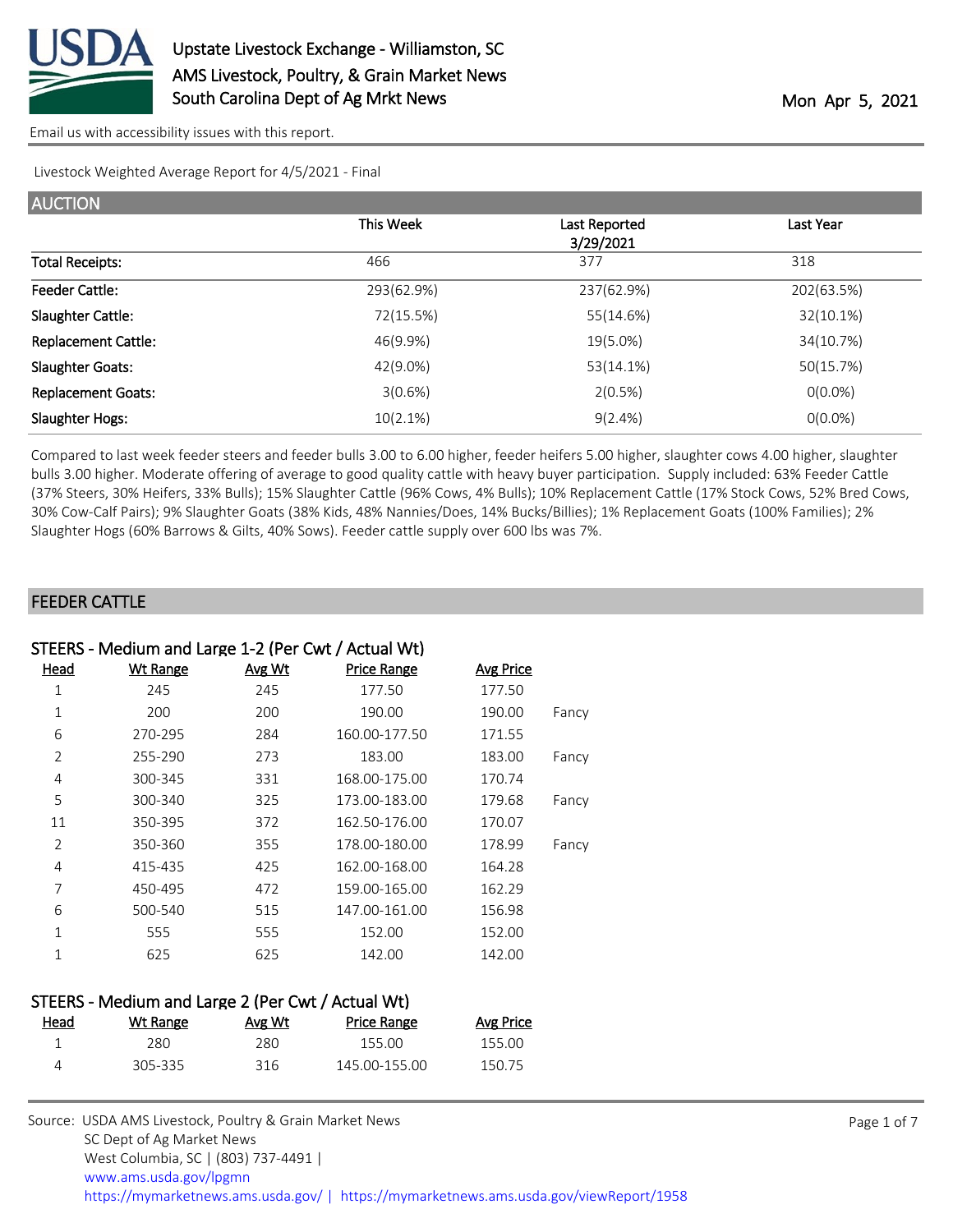

| 10 | 350-395 | 386 | 143.00-158.00 | 152.41 |
|----|---------|-----|---------------|--------|
|    | 415     | 415 | 143.00        | 143.00 |
|    | 470     | 470 | 155.00        | 155.00 |
|    | 555     | 555 | 132.00        | 132.00 |
|    | 755.    | 755 | 127.00        | 127.00 |
|    |         |     |               |        |

#### STEERS - Medium and Large 3 (Per Cwt / Actual Wt)

| Head | Wt Range | Avg Wt | <b>Price Range</b> | <b>Avg Price</b> |
|------|----------|--------|--------------------|------------------|
|      | 315      | 315    | 105.00             | 105.00           |
|      | 405      | 405    | 119.00             | 119.00           |

# STEERS - Small 1-2 (Per Cwt / Actual Wt)

| Head | Wt Range | Avg Wt | Price Range   | <b>Avg Price</b> |
|------|----------|--------|---------------|------------------|
|      | 275-285  | 280    | 140.00        | 140.00           |
| 3    | 325-345  | 332    | 125.00-135.00 | 130.10           |
|      | 360-365  | 363    | 137.50-140.00 | 138.74           |
|      | 470-495  | 483    | 120.00-126.00 | 122.92           |
|      | 535      | 535    | 127.50        | 127.50           |

### HEIFERS - Medium and Large 1-2 (Per Cwt / Actual Wt)

| Head           | Wt Range | Avg Wt | <b>Price Range</b> | Avg Price |       |
|----------------|----------|--------|--------------------|-----------|-------|
| 1              | 245      | 245    | 150.00             | 150.00    |       |
| 1              | 235      | 235    | 177.50             | 177.50    | Fancy |
| 7              | 255-290  | 274    | 142.00-158.00      | 150.51    |       |
| $\overline{2}$ | 320-325  | 323    | 141.00-151.00      | 146.04    |       |
| 8              | 350-395  | 370    | 134.00-145.00      | 139.38    |       |
| 6              | 400-435  | 426    | 134.00-140.00      | 137.97    |       |
| 9              | 450-490  | 471    | 131.00-136.00      | 132.88    |       |
| 1              | 505      | 505    | 134.00             | 134.00    |       |
| 5              | 555-585  | 568    | 126.00-131.00      | 127.79    |       |
| 3              | 600-610  | 603    | 124.00-127.00      | 125.33    |       |
| 1              | 675      | 675    | 113.00             | 113.00    |       |

# HEIFERS - Medium and Large 2 (Per Cwt / Actual Wt)

| Head | <b>Wt Range</b> | Avg Wt | <b>Price Range</b> | <b>Avg Price</b> |
|------|-----------------|--------|--------------------|------------------|
| 6    | 315-345         | 333    | 130.00-140.00      | 135.12           |
| 3    | 365-390         | 375    | 127.50-132.50      | 129.64           |
| 3    | 400-445         | 423    | 127.50-130.00      | 128.51           |
| 4    | 455-470         | 461    | 127.00-130.00      | 128.50           |
| 4    | 525-545         | 535    | 124.00-127.00      | 126.01           |
|      | 570             | 570    | 123.00             | 123.00           |
|      | 610             | 610    | 117.00             | 117.00           |
|      |                 |        |                    |                  |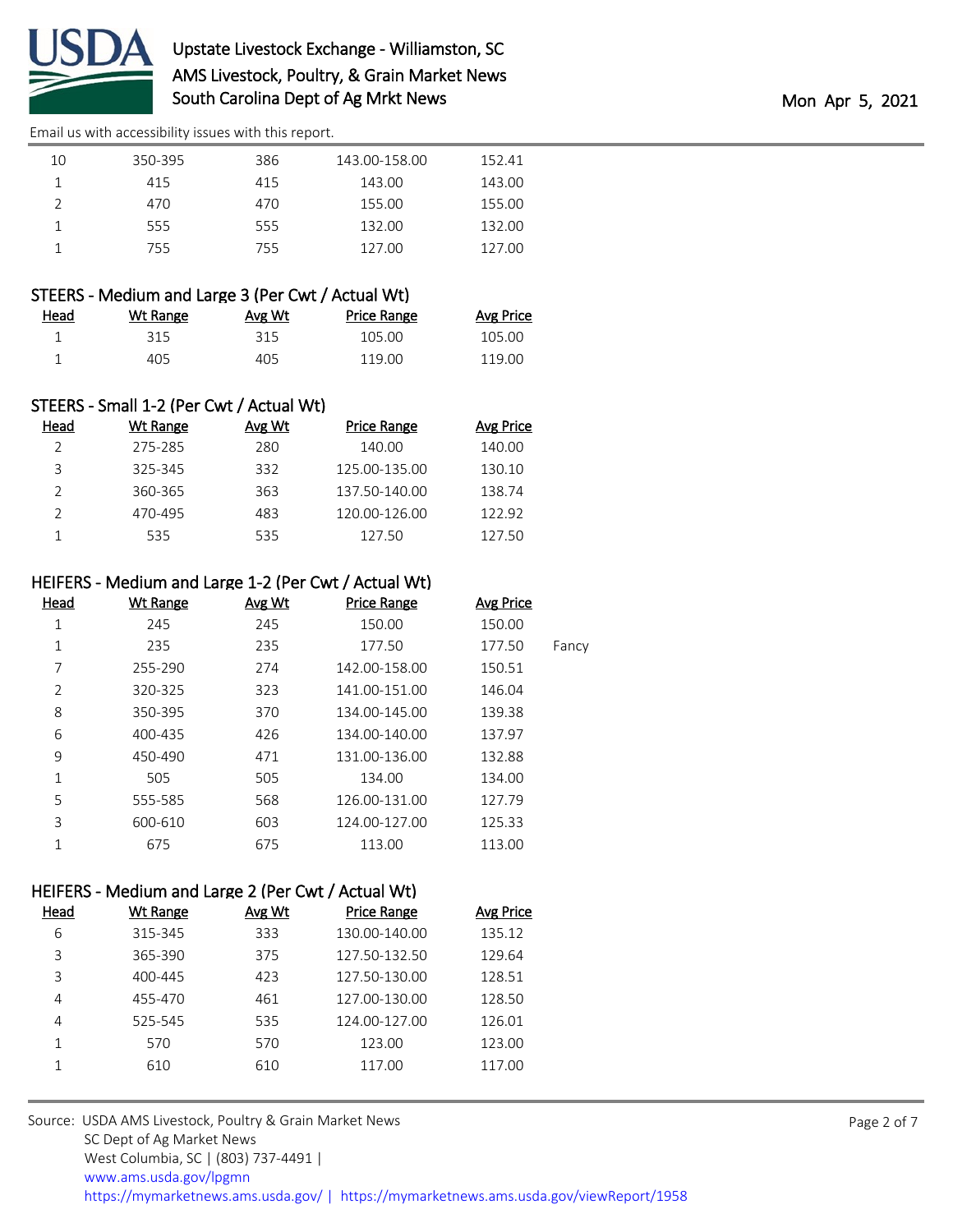

| Email us with accessibility issues with this report. |  |
|------------------------------------------------------|--|
|------------------------------------------------------|--|

| $\mathbf{1}$   | 750                                                     | 750           | 108.00             | 108.00           |                 |             |
|----------------|---------------------------------------------------------|---------------|--------------------|------------------|-----------------|-------------|
|                | HEIFERS - Medium and Large 3 (Per Cwt / Actual Wt)      |               |                    |                  |                 |             |
| <u>Head</u>    | <b>Wt Range</b>                                         | <b>Avg Wt</b> | <b>Price Range</b> | <b>Avg Price</b> |                 |             |
| $\mathbf{1}$   | 655                                                     | 655           | 103.00             | 103.00           |                 |             |
|                |                                                         |               |                    |                  |                 |             |
|                | HEIFERS - Small 1-2 (Per Cwt / Actual Wt)               |               |                    |                  |                 |             |
| <b>Head</b>    | <b>Wt Range</b>                                         | Avg Wt        | <b>Price Range</b> | <b>Avg Price</b> |                 |             |
| $\mathbf{1}$   | 640                                                     | 640           | 109.00             | 109.00           |                 |             |
|                | BULLS - Medium and Large 1-2 (Per Cwt / Actual Wt)      |               |                    |                  |                 |             |
| <b>Head</b>    | <b>Wt Range</b>                                         | Avg Wt        | <b>Price Range</b> | <b>Avg Price</b> |                 |             |
| 10             | 400-445                                                 | 419           | 152.00-165.00      | 160.59           |                 |             |
| 3              | 400-415                                                 | 408           | 167.00-170.00      | 167.98           | Fancy           |             |
| 15             | 450-490                                                 | 472           | 150.00-162.00      | 156.48           |                 |             |
| 9              | 505-545                                                 | 518           | 146.00-160.00      | 152.94           |                 |             |
| 7              | 550-590                                                 | 569           | 139.00-151.00      | 144.11           |                 |             |
| $\overline{2}$ | 610-620                                                 | 615           | 134.00             | 134.00           |                 |             |
| $1\,$          | 660                                                     | 660           | 128.00             | 128.00           |                 |             |
|                |                                                         |               |                    |                  |                 |             |
|                | BULLS - Medium and Large 2 (Per Cwt / Actual Wt)        |               |                    |                  |                 |             |
| <b>Head</b>    | <b>Wt Range</b>                                         | Avg Wt        | <b>Price Range</b> | <b>Avg Price</b> |                 |             |
| 7              | 400-445                                                 | 420           | 139.00-149.00      | 145.66           |                 |             |
| 6              | 465-490                                                 | 474           | 138.00-147.50      | 142.07           |                 |             |
| 6              | 505-540                                                 | 528           | 131.00-145.00      | 139.30           |                 |             |
| 2              | 555-580                                                 | 568           | 131.00-132.00      | 131.49           |                 |             |
| $\overline{2}$ | 700-705                                                 | 703           | 118.00-119.00      | 118.50           |                 |             |
|                |                                                         |               |                    |                  |                 |             |
|                | BULLS - Medium and Large 3 (Per Cwt / Actual Wt)        |               |                    |                  |                 |             |
| <b>Head</b>    | <b>Wt Range</b>                                         | Avg Wt        | <b>Price Range</b> | <b>Avg Price</b> |                 |             |
| $\mathbf{1}$   | 580                                                     | 580           | 105.00             | 105.00           |                 |             |
|                |                                                         |               |                    |                  |                 |             |
|                | BULLS - Small 1-2 (Per Cwt / Actual Wt)                 |               |                    |                  |                 |             |
| <u>Head</u>    | <b>Wt Range</b>                                         | Avg Wt        | <b>Price Range</b> | <b>Avg Price</b> |                 |             |
| $\mathbf{1}$   | 435                                                     | 435           | 132.00             | 132.00           |                 |             |
| 2              | 465-470                                                 | 468           | 125.00-130.00      | 127.51           |                 |             |
| $\mathbf 1$    | 650                                                     | 650           | 115.00             | 115.00           |                 |             |
|                | <b>SLAUGHTER CATTLE</b>                                 |               |                    |                  |                 |             |
|                |                                                         |               |                    |                  |                 |             |
|                | COWS - Breaker 75-80% (Per Cwt / Actual Wt)             |               |                    |                  |                 |             |
| <u>Head</u>    | <b>Wt Range</b>                                         | Avg Wt        | <b>Price Range</b> | <b>Avg Price</b> | <b>Dressing</b> |             |
| 3              | 1505-1730                                               | 1652          | 73.00-77.00        | 74.74            | Average         |             |
|                |                                                         |               |                    |                  |                 |             |
|                | Source: USDA AMS Livestock, Poultry & Grain Market News |               |                    |                  |                 | Page 3 of 7 |
|                | SC Dept of Ag Market News                               |               |                    |                  |                 |             |

 West Columbia, SC | (803) 737-4491 | [www.ams.usda.gov/lpgmn](https://www.ams.usda.gov/market-news) <https://mymarketnews.ams.usda.gov/> [|](https://www.ams.usda.gov/market-news) <https://mymarketnews.ams.usda.gov/viewReport/1958>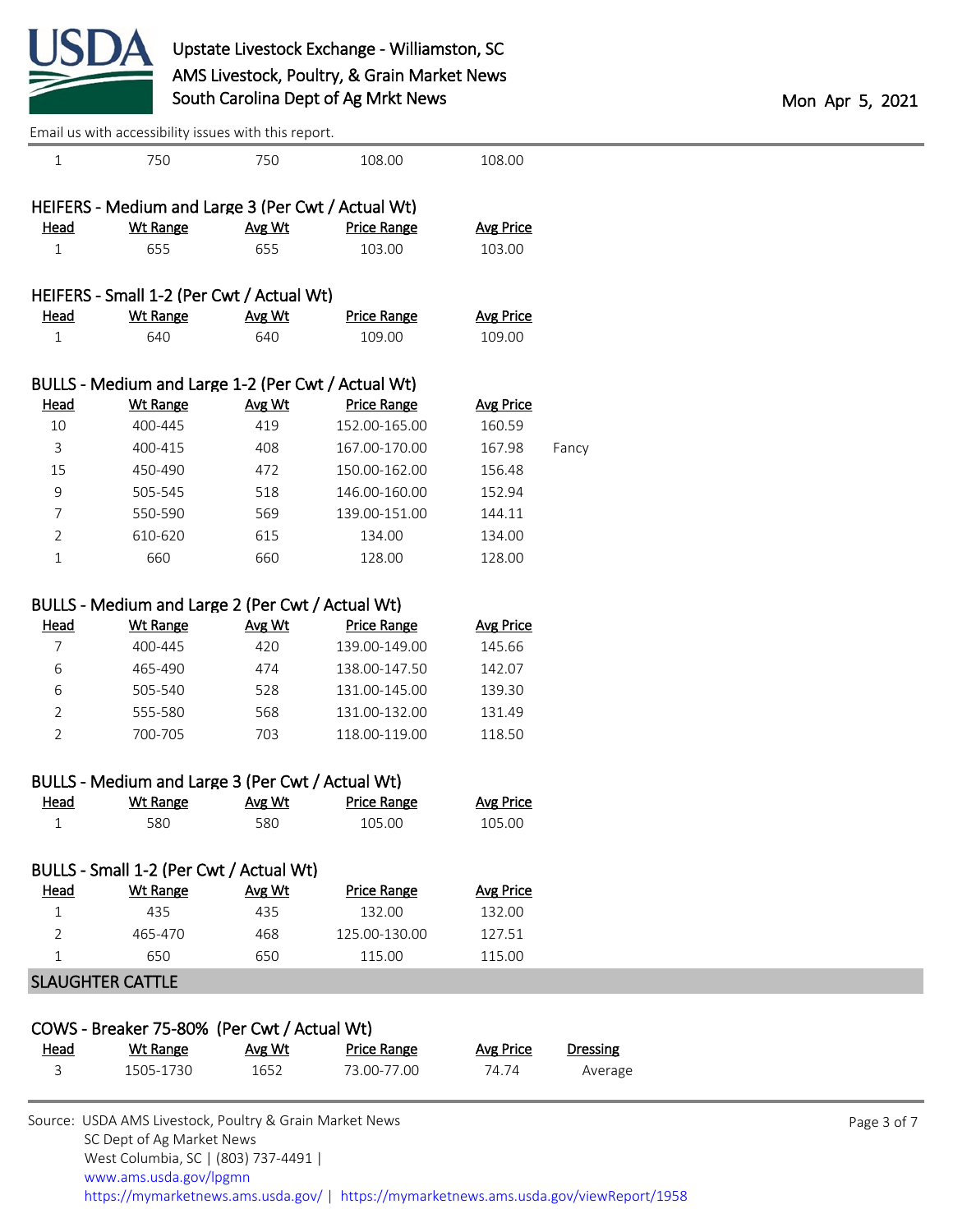

|                |                                   |                | Email us with accessibility issues with this report. |                                                         |                    |                  |
|----------------|-----------------------------------|----------------|------------------------------------------------------|---------------------------------------------------------|--------------------|------------------|
| $\overline{2}$ | 1345-1585                         |                | 1465                                                 | 59.00-66.00                                             | 62.79              | Low              |
|                |                                   |                | COWS - Boner 80-85% (Per Cwt / Actual Wt)            |                                                         |                    |                  |
| <b>Head</b>    | <b>Wt Range</b>                   |                | Avg Wt                                               | <b>Price Range</b>                                      | <b>Avg Price</b>   | <b>Dressing</b>  |
| 42             | 960-1435                          |                | 1150                                                 | 65.00-76.00                                             | 70.72              | Average          |
| 5              | 1055-1465                         |                | 1252                                                 | 79.00-81.00                                             | 79.89              | High             |
| $\overline{7}$ | 610-1325                          |                | 1046                                                 | 55.00-66.00                                             | 60.72              | Low              |
|                |                                   |                | COWS - Lean 85-90% (Per Cwt / Actual Wt)             |                                                         |                    |                  |
| <b>Head</b>    | <b>Wt Range</b>                   |                | Avg Wt                                               | <b>Price Range</b>                                      | <b>Avg Price</b>   | <b>Dressing</b>  |
| 4              | 960-1425                          |                | 1103                                                 | 62.00-67.00                                             | 64.51              | Average          |
| $\mathbf{1}$   | 810                               |                | 810                                                  | 56.00                                                   | 56.00              | Low              |
|                | BULLS - 1-2 (Per Cwt / Actual Wt) |                |                                                      |                                                         |                    |                  |
| <b>Head</b>    | <b>Wt Range</b>                   |                | Avg Wt                                               | <b>Price Range</b>                                      | <b>Avg Price</b>   | <b>Dressing</b>  |
| 3              | 1855-1930                         |                | 1892                                                 | 89.00-96.00                                             | 93.34              | Average          |
|                |                                   |                |                                                      |                                                         |                    |                  |
|                | REPLACEMENT CATTLE                |                |                                                      |                                                         |                    |                  |
|                |                                   |                |                                                      | STOCK COWS - Medium and Large 2 (Per Head / Actual Wt)  |                    |                  |
| <b>Age</b>     | <b>Stage</b>                      | <u>Head</u>    | <b>Wt Range</b>                                      | Avg Wt                                                  | <b>Price Range</b> | <b>Avg Price</b> |
| $<$ 2          | $\bigcirc$                        | $\overline{2}$ | 655-835                                              | 745                                                     | 635.00-668.00      | 653.49           |
| $2 - 4$        | O                                 | 4              | 610-975                                              | 849                                                     | 604.00-708.00      | 657.50           |
|                |                                   |                |                                                      |                                                         |                    |                  |
|                |                                   |                | STOCK COWS - Small 1-2 (Per Head / Actual Wt)        |                                                         |                    |                  |
| <b>Age</b>     | <b>Stage</b>                      | <u>Head</u>    | <b>Wt Range</b>                                      | Avg Wt                                                  | <b>Price Range</b> | <b>Avg Price</b> |
| $<$ 2          | $\bigcirc$                        | $\mathbf{1}$   | 665                                                  | 665                                                     | 698.00             | 698.00           |
|                |                                   |                | STOCK COWS - Small 3 (Per Head / Actual Wt)          |                                                         |                    |                  |
| <b>Age</b>     | <b>Stage</b>                      | <b>Head</b>    | <b>Wt Range</b>                                      | Avg Wt                                                  | <b>Price Range</b> | <b>Avg Price</b> |
| $2 - 4$        | O                                 | 1              | 700                                                  | 700                                                     | 520.00             | 520.00           |
|                |                                   |                |                                                      | BRED COWS - Medium and Large 1-2 (Per Head / Actual Wt) |                    |                  |
| <b>Age</b>     | <b>Stage</b>                      | <b>Head</b>    | <b>Wt Range</b>                                      | Avg Wt                                                  | <b>Price Range</b> | <b>Avg Price</b> |
| $2 - 4$        | T1                                | $\overline{2}$ | 1010-1115                                            | 1063                                                    | 700.00-760.00      | 731.48           |
|                |                                   |                |                                                      |                                                         |                    |                  |
| $2 - 4$        | T <sub>2</sub>                    | 3              | 1130-1320                                            | 1255                                                    | 825.00-925.00      | 876.05           |
| $2 - 4$        | T <sub>3</sub>                    | 2              | 1150-1245                                            | 1198                                                    | 875.00-975.00      | 926.98           |
| $5 - 8$        | T <sub>2</sub>                    | $\mathbf 1$    | 1145                                                 | 1145                                                    | 770.00             | 770.00           |
|                |                                   |                |                                                      | BRED COWS - Medium and Large 2 (Per Head / Actual Wt)   |                    |                  |
| <b>Age</b>     | <b>Stage</b>                      | <b>Head</b>    | Wt Range                                             | Avg Wt                                                  | <b>Price Range</b> | <b>Avg Price</b> |
| $2 - 4$        | T1                                | 1              | 950                                                  | 950                                                     | 700.00             | 700.00           |
| $2 - 4$        | T <sub>2</sub>                    | 6              | 835-1095                                             | 1002                                                    | 790.00-975.00      | 877.02           |
|                |                                   |                |                                                      |                                                         |                    |                  |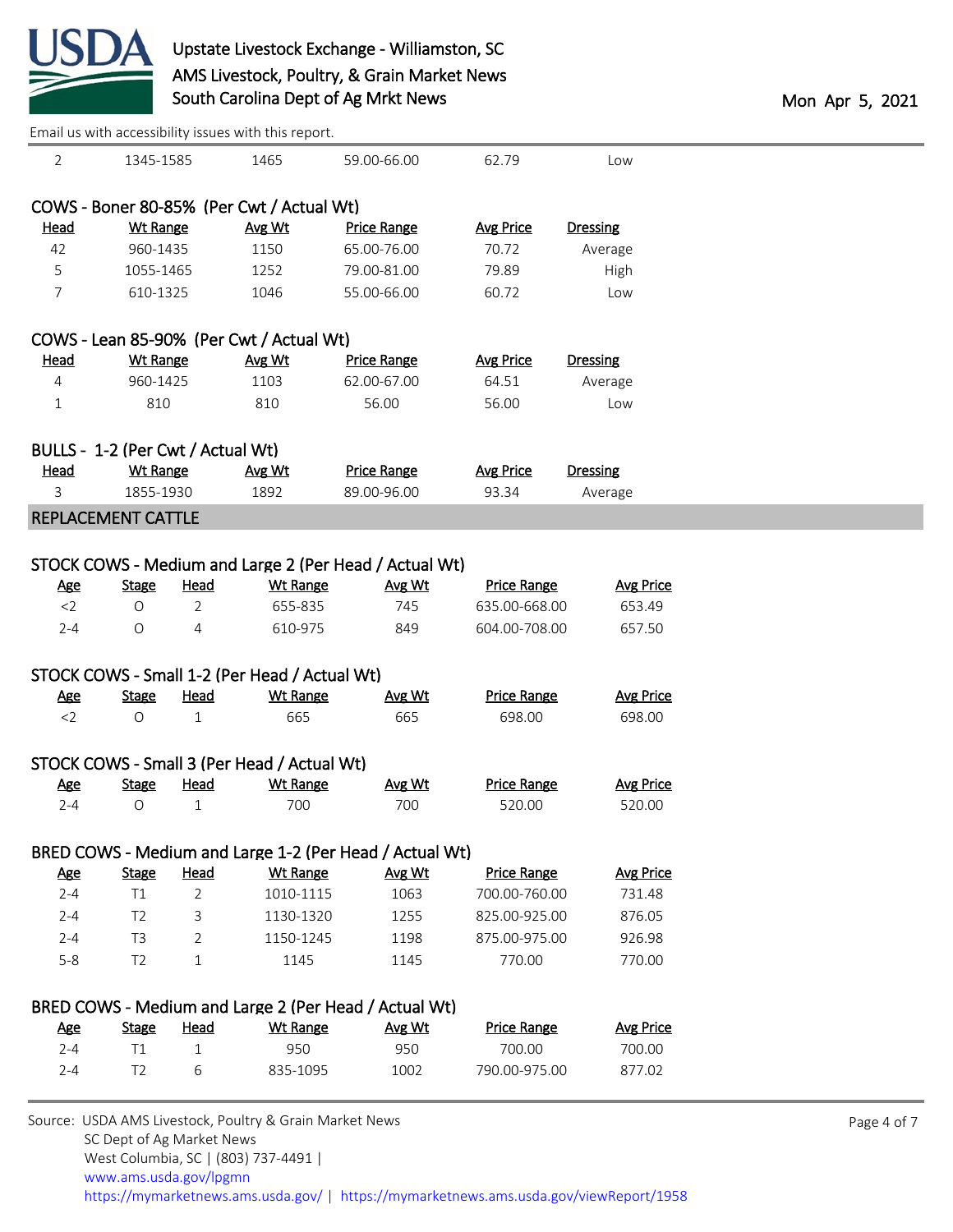

| 7-4 |  | 985-1040 | 1013 | 800.00-875.00 | 838.52 |
|-----|--|----------|------|---------------|--------|
| 5-8 |  | 1065     | 1065 | 760.00        | 760.00 |
| 5-8 |  | 965-1095 | 1010 | 680.00-800.00 | 756.44 |

|         |              |      | BRED COWS - Medium and Large 3 (Per Head / Actual Wt) |        |                    |           |
|---------|--------------|------|-------------------------------------------------------|--------|--------------------|-----------|
| Age     | <b>Stage</b> | Head | Wt Range                                              | Avg Wt | <b>Price Range</b> | Avg Price |
| $2 - 4$ | エフ           |      | 1270                                                  | 1270   | 770.00             | 770.00    |
|         |              |      | BRED COWS - Small 1-2 (Per Head / Actual Wt)          |        |                    |           |

| Age     | Stage | <u>Head</u> | <b>Wt Range</b> | Avg Wt | <b>Price Range</b> | <u>Avg Price</u> |
|---------|-------|-------------|-----------------|--------|--------------------|------------------|
| $5 - 8$ |       |             | 735.            |        | 510.00             | 510.00           |

|     |              |      |           |        | COW-CALF PAIRS - Medium and Large 1-2 w/ 150-300 lbs calf (Per Family / Actual Wt) |                  |
|-----|--------------|------|-----------|--------|------------------------------------------------------------------------------------|------------------|
| Age | <b>Stage</b> | Head | Wt Range  | Avg Wt | <b>Price Range</b>                                                                 | <b>Avg Price</b> |
| 7−4 |              |      | 1140-1260 | 1193   | 1175.00-1400.00                                                                    | 1257.96          |

### COW-CALF PAIRS - Medium and Large 1-2 w/ >300 lbs calf (Per Family / Actual Wt)

| <b>Age</b> | Stage | Head | Wt Range | Avg Wt | <b>Price Range</b> | <b>Avg Price</b> |
|------------|-------|------|----------|--------|--------------------|------------------|
| $2 - 4$    |       |      | 915      | 915    | 1200.00            | 1200.00          |

### COW-CALF PAIRS - Medium and Large 2 w/ 150-300 lbs calf (Per Family / Actual Wt)

| <u>Age</u> | Stage | Head | Wt Range | Avg Wt | Price Range    | Avg Price |
|------------|-------|------|----------|--------|----------------|-----------|
| $2 - 4$    |       |      | 790-1020 | 906    | 910.00-1000.00 | 947.24    |
| 2-4        |       |      | 1080     | 1080   | 1275.00        | 1275.00   |
| $2 - 4$    |       |      | 1075     | 1075   | 1300.00        | 1300.00   |

### COW-CALF PAIRS - Medium and Large 2 w/ >300 lbs calf (Per Family / Actual Wt)

| <u>Age</u> | Stage | Head | Wt Range | Avg Wt | <b>Price Range</b> | Avg Price |
|------------|-------|------|----------|--------|--------------------|-----------|
| ⊿-י        |       |      |          | 785    | 1170.00            | 1170.00   |

|         |       |      | COW-CALF PAIRS - Small 1-2 w/ 150-300 lbs calf (Per Family / Actual Wt) |        |                    |                  |
|---------|-------|------|-------------------------------------------------------------------------|--------|--------------------|------------------|
| Age     | Stage | Head | Wt Range                                                                | Avg Wt | <b>Price Range</b> | <b>Avg Price</b> |
| $2 - 4$ |       |      | 665-745                                                                 | 705    | 970.00-1050.00     | 1012 27          |
| $5 - 8$ |       |      | 745                                                                     | 745    | 780.00             | 780.00           |

#### SLAUGHTER GOATS

#### KIDS - Selection 1 (Per Head / Estimate Wt)

| <u>Head</u> | Wt Range | Avg Wt | Price Range   | <b>Avg Price</b> | <b>Dressing</b>   |
|-------------|----------|--------|---------------|------------------|-------------------|
| 6           | 35       | 35     | 100.00-115.00 | 106.67           | Average           |
|             | 50       | 50     | 125.00-135.00 | 130.00           | Average           |
|             | 55       | 55     | 155.00        | 155.00           | Average Yearlings |
|             | 65       | 65     | 130.00-135.00 | 131.67           | Average           |
|             |          |        |               |                  |                   |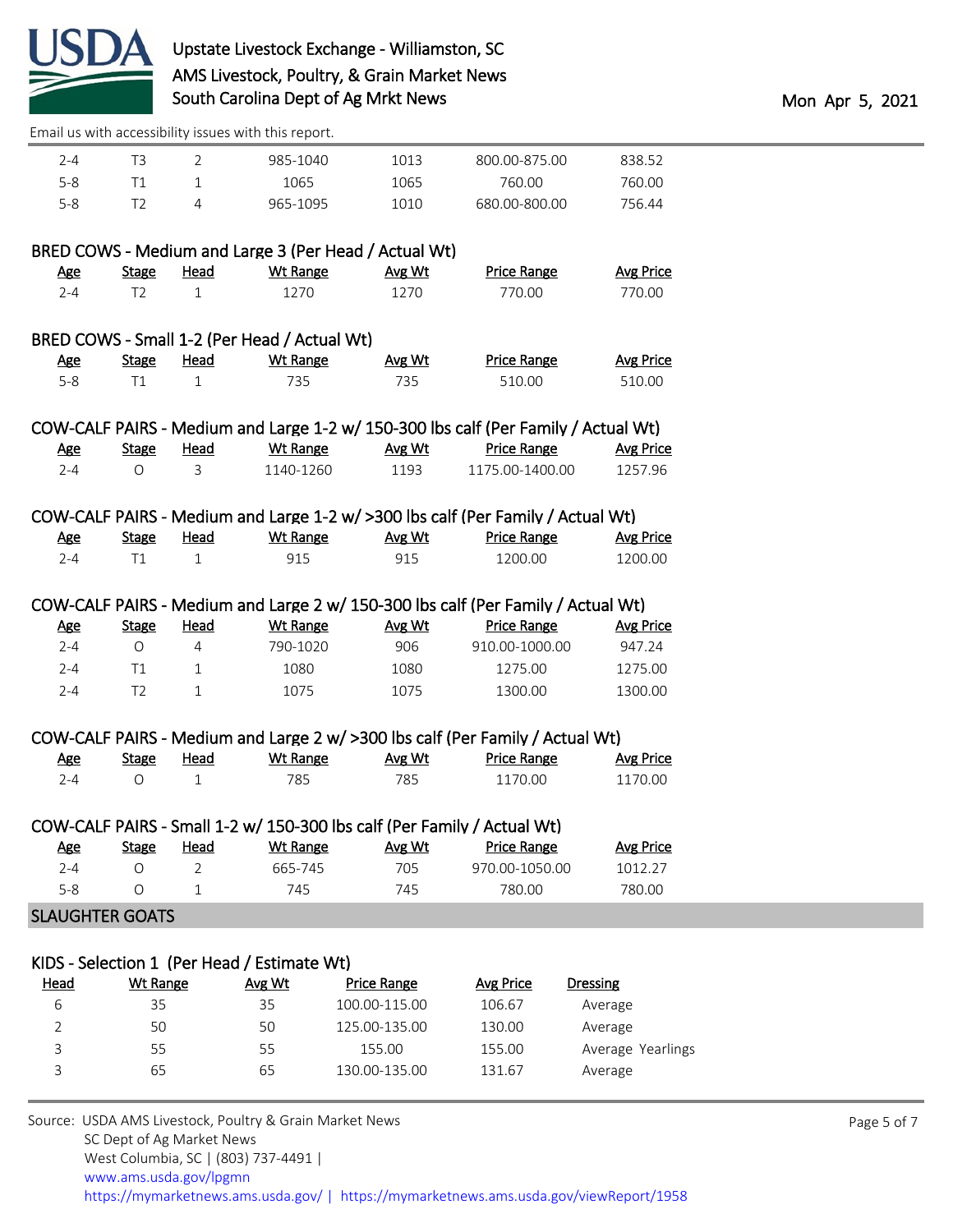

| 2                |                                                      |                 |                                                              |                           |                    |  |
|------------------|------------------------------------------------------|-----------------|--------------------------------------------------------------|---------------------------|--------------------|--|
|                  | 65                                                   | 65              | 155.00                                                       | 155.00                    | Average Yearlings  |  |
|                  | NANNIES/DOES - Selection 1 (Per Head / Estimate Wt)  |                 |                                                              |                           |                    |  |
| <b>Head</b>      | <b>Wt Range</b>                                      | Avg Wt          | <b>Price Range</b>                                           | <b>Avg Price</b>          | <b>Dressing</b>    |  |
| 2                | 65                                                   | 65              | 155.00                                                       | 155.00                    | Average            |  |
| 4                | 85                                                   | 85              | 130.00-155.00                                                | 140.00                    | Average            |  |
| 11               | 100-135                                              | 109             | 150.00-185.00                                                | 162.27                    | Average            |  |
| 1                | 150                                                  | 150             | 350.00                                                       | 350.00                    | Average            |  |
|                  | NANNIES/DOES - Selection 2 (Per Head / Estimate Wt)  |                 |                                                              |                           |                    |  |
| <u>Head</u>      | <b>Wt Range</b>                                      | Avg Wt          | <b>Price Range</b>                                           | <b>Avg Price</b>          | <b>Dressing</b>    |  |
| 1                | 85                                                   | 85              | 110.00                                                       | 110.00                    | Average            |  |
| 1                | 100                                                  | 100             | 140.00                                                       | 140.00                    | Average            |  |
|                  |                                                      |                 |                                                              |                           |                    |  |
|                  | BUCKS/BILLIES - Selection 1 (Per Head / Estimate Wt) |                 |                                                              |                           |                    |  |
| <b>Head</b>      | <b>Wt Range</b>                                      | Avg Wt          | <b>Price Range</b>                                           | <b>Avg Price</b>          | <b>Dressing</b>    |  |
| 1                | 50                                                   | 50              | 115.00                                                       | 115.00                    | Average Pygmies    |  |
| 1                | 75                                                   | 75              | 145.00                                                       | 145.00                    | Average Pygmies    |  |
| 1                | 85                                                   | 85              | 155.00                                                       | 155.00                    | Average            |  |
| 1                | 85                                                   | 85              | 150.00                                                       | 150.00                    | Average Pygmies    |  |
| 2                | 100-125                                              | 113             | 150.00-250.00                                                | 200.00                    | Average            |  |
|                  | <b>REPLACEMENT GOATS</b>                             |                 |                                                              |                           |                    |  |
|                  |                                                      |                 |                                                              |                           |                    |  |
|                  |                                                      |                 |                                                              |                           |                    |  |
|                  |                                                      |                 | FAMILIES - Selection 1 w/ < 20 lbs kid (Per Cwt / Actual Wt) |                           |                    |  |
| <b>Age</b>       | <b>Stage</b><br><b>Head</b>                          | <b>Wt Range</b> | Avg Wt                                                       | <b>Price Range</b>        | <b>Avg Price</b>   |  |
| $2 - 4$          | $\circ$<br>2                                         | 100             | 100                                                          | 260.00                    | 260.00             |  |
|                  | <b>SLAUGHTER HOGS</b>                                |                 |                                                              |                           |                    |  |
|                  | BARROWS & GILTS - U.S. 1 (Per Cwt / Actual Wt)       |                 |                                                              |                           |                    |  |
| <b>Head</b>      | <b>Wt Range</b>                                      | Avg Wt          | <b>Price Range</b>                                           | <b>Avg Price</b>          | <b>Dressing</b>    |  |
| 3                | 115-185                                              | 157             | 80.00-92.50                                                  | 87.58                     | Average Roaster    |  |
| 3                | 240-260                                              | 252             | 72.50-85.00                                                  | 78.16                     | Average            |  |
|                  |                                                      |                 |                                                              |                           |                    |  |
|                  |                                                      |                 |                                                              |                           |                    |  |
| <b>Head</b>      | SOWS - U.S. 1 (Per Cwt / Actual Wt)                  |                 |                                                              |                           | <b>Dressing</b>    |  |
| $\mathbf 1$      | <b>Wt Range</b><br>325                               | Avg Wt<br>325   | <b>Price Range</b><br>45.00                                  | <b>Avg Price</b><br>45.00 | Average            |  |
| 1                | 420                                                  | 420             | 45.00                                                        | 45.00                     | Average            |  |
|                  |                                                      |                 |                                                              |                           |                    |  |
|                  | SOWS - U.S. 2 (Per Cwt / Actual Wt)                  |                 |                                                              |                           |                    |  |
| <b>Head</b>      | <b>Wt Range</b>                                      | Avg Wt          | <b>Price Range</b>                                           | <b>Avg Price</b>          | <b>Dressing</b>    |  |
| 1<br>$\mathbf 1$ | 265<br>340                                           | 265<br>340      | 35.00<br>42.50                                               | 35.00<br>42.50            | Average<br>Average |  |